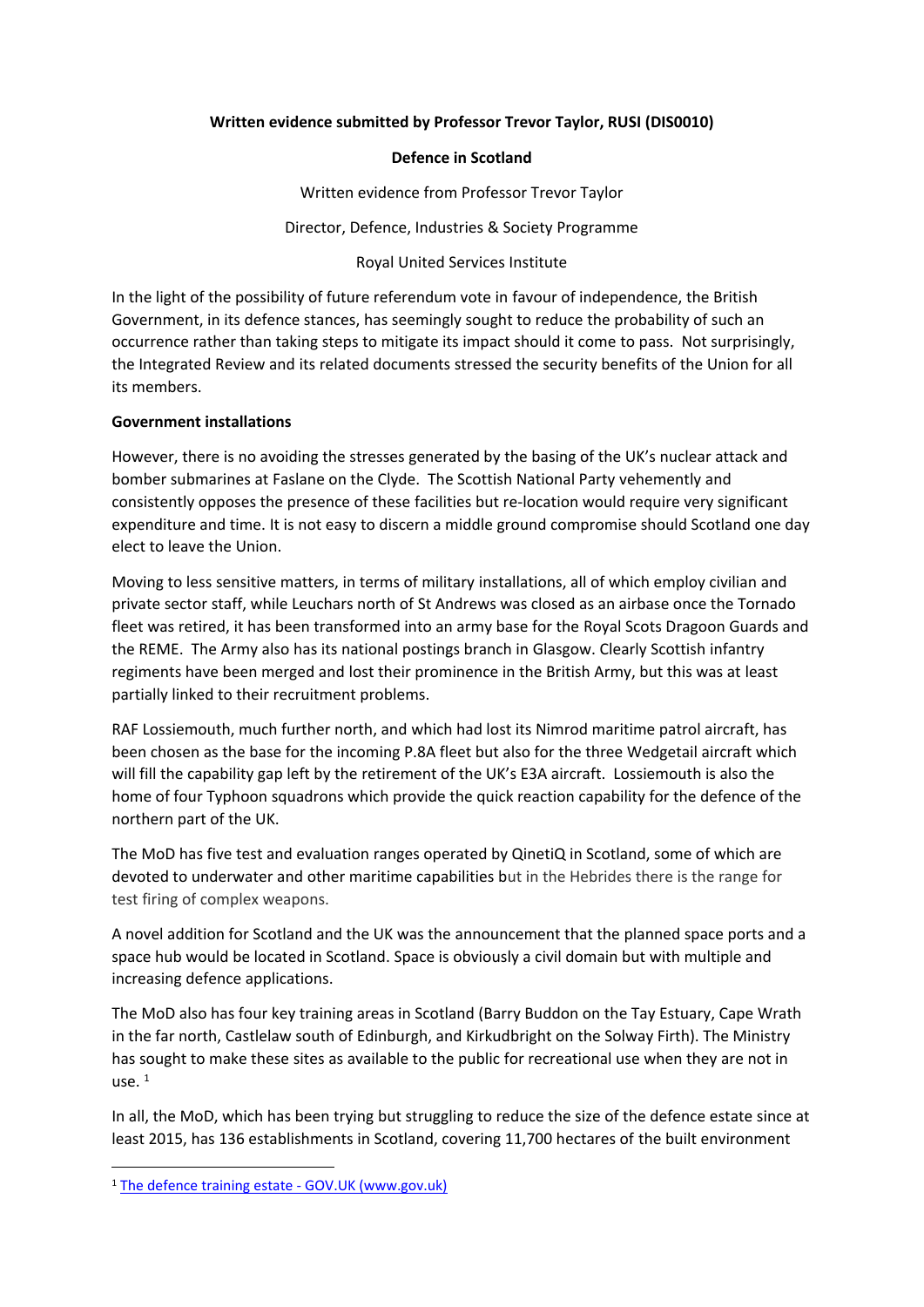and 22600 hectares of the rural environment. While these areas are large, in total they are only about three-fifths of the MoD land in the South West.<sup>2</sup>

Viewing these sites and installations as a whole, two things stand out: the first is the strategic importance of many of them for the defence of the UK and the UK's contribution to NATO and the second is the location of several in remote areas where generating sustained economic development is challenging.

# **Defence industry**

However, the defence footprint in Scotland is much more than governmental, reflecting the fact that the MoD spends more than 60% of its budget with the private sector. Excluding facilities management activities and other service provision on government defence sites, Scotland's involvement in the UK defence industrial base can be divided into three tiers: prime contractors, major sub-system providers and less prominent providers of sub-sub-systems and components.

# **Prime Contractors**

The obvious prime contractors are BAE Systems, with their ship-building yards at Govan and Scotstoun west of Glasgow on the Clyde, and Babcock International, with their facilities north of Edinburgh on the north side of the Firth of Forth. BAE Systems, responsible for the Queen Elizabeth class carriers and the Type 45 destroyers, dominates UK experience in the design, development of the most complex warships with multiple sensors and weapons, and the combat management systems to go with them. Until recently Babcock focussed on final ship assembly, including uniting the modules on the Queen Elizabeth class, and the upgrading and refit of existing vessels. However, in 2019 it won the competition to develop and build the Type 31e, a capable but less complex/less expensive frigate than the Type 26 which is BAE Systems responsibility.

How these companies' relationship fits into the National Shipbuilding Strategy is not clear. Are they expected to be near peer competitors as they appeared in the Type 31 procurement competition or close collaborators as they were on the Queen Elizabeth class? They have submitted a joint bid in the Future Support Ship competition so perhaps the term 'co-opetition' can be used for the moment. The platform design and project management expertise of both firms is largely based in Scotland.

A smaller prime contractor operating primarily in the civil domain but with strong defence implications is AAC Clyde Space, which specialises in small satellites fitted with an array of sensors, and which is backed by the UK Space Agency.  $3$  The Scottish small satellite capability is a key element of Whitehall's extensive ambitions for the space sector.

# **Major Sub-systems suppliers**

Three companies fall prominently into this category

Leonardo's successful airborne radar business is based in Edinburgh and is built on the Ferranti firm whose products were chosen for the Harrier and the Typhoon. A failed investment in the US took Ferranti into liquidation, when it was bought by the then-GEC. When GEC opted to leave the defence sector and was taken over by BAE Systems, control eventually was passed to Italy and what

<sup>&</sup>lt;sup>2</sup> National Audit Office, June 2021m [Optimising](https://www.nao.org.uk/wp-content/uploads/2021/06/Optimising-the-defence-estate.pdf) [the](https://www.nao.org.uk/wp-content/uploads/2021/06/Optimising-the-defence-estate.pdf) [defence](https://www.nao.org.uk/wp-content/uploads/2021/06/Optimising-the-defence-estate.pdf) [estate](https://www.nao.org.uk/wp-content/uploads/2021/06/Optimising-the-defence-estate.pdf) [\(nao.org.uk\)](https://www.nao.org.uk/wp-content/uploads/2021/06/Optimising-the-defence-estate.pdf)

<sup>&</sup>lt;sup>3</sup> 10 new satellites to be built in Glasgow in next three years as part of new innovative constellation service -GOV.UK (www.gov.uk)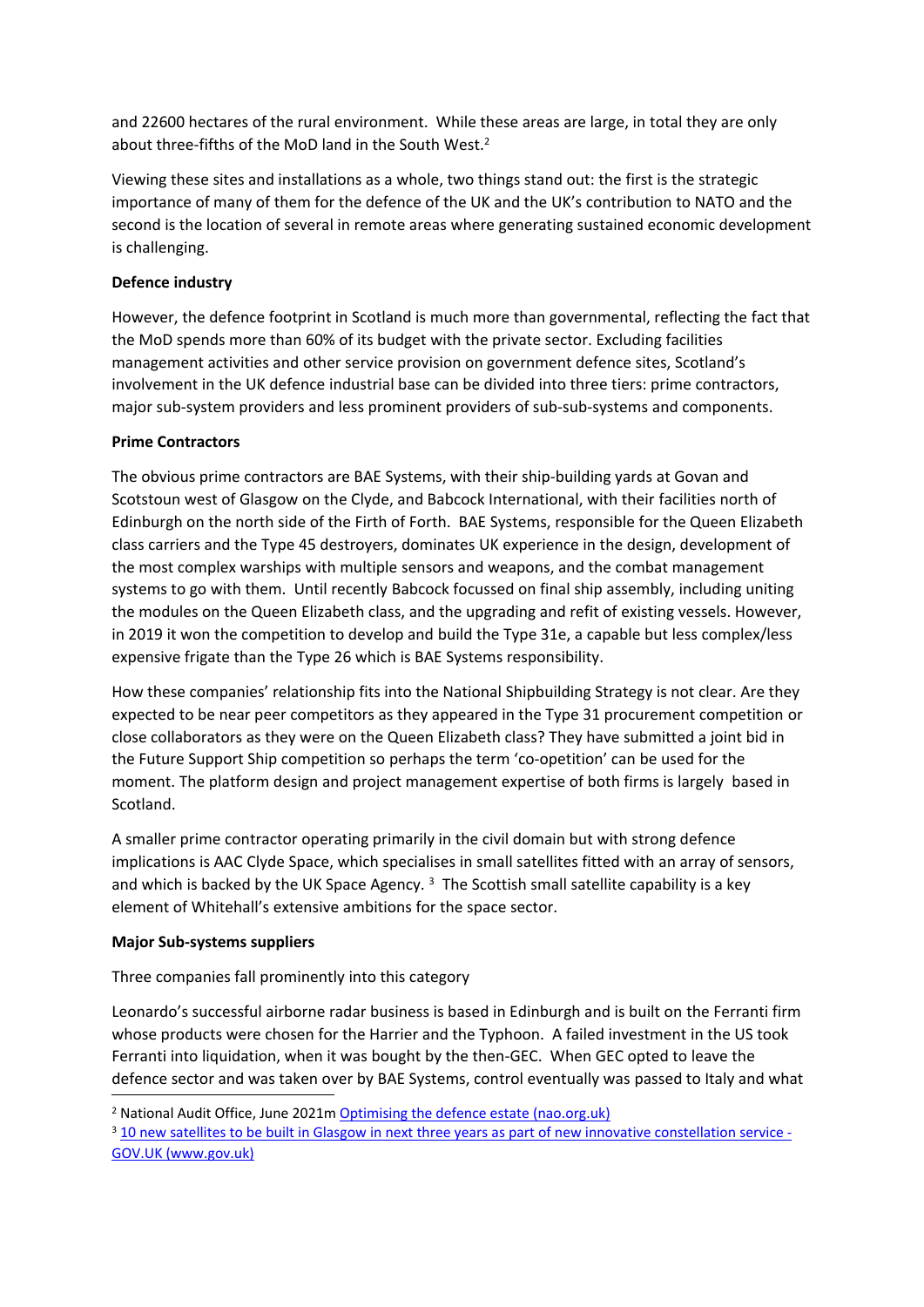is today Leonardo. Throughout all these ownership changes, the expertise and facilities and airborne radar expertise continued to be sustained and developed in Edinburgh. Leonardo is a major partner in the Tempest Programme.

Thales is a French company which has bought defence-related businesses across the UK since the end of the Cold War when first it took over defence-related, UK firms own by the Dutch company Philips. Its purchase of Barr & Stroud in Glasgow made it the owner of the enterprise that had supplied all the periscopes for UK submarines since 1917. Today that company develops and produces the periscopes for the UK's submarine fleet but also a range of optical systems for all three services.

Raytheon is a US-based defence company with facilities across the UK including installations in Glenrothes north of Scotland which make advanced specialised integrated circuits and the guidance systems for Paveway IV bombs. Raytheon has been in the UK since soon after the end of the Second World War when it took over the Cossor electronics firm in Essex that specialised in Identification Friend and Foe equipment but its Glenrothes site. It exports from its Scottish factory.

### **Sub-systems and components**

Until recently the Ministry of Defence has made little effort to map let alone understand the detail of its supply base in the UK except in the particularly sensitive areas of nuclear weapons and submarines. It comprises firms which range from having a defence focus to those for whom defence is just an element in the wider civilian portfolio.

Preliminary research reveals that, beneath the defence primes and major sub-system providers, there are what was described to the author as a 'swathe' of SMEs in Scotland, many with less than 500 employees, who support the defence sector but sell as well in civil markets. The civil aerospace and oil and gas markets are also served by many of these firms but, at the times of the oil and gas slump and most recently the COVID lockdown, defence work was central to many of their survival as other markets collapsed. These businesses had products that ranged from bespoke electronic devices, casting goods, metal unit fabrication for ships, and wiring looms and connectors. Perhaps of particular note is McTaggart Scott, a specialist engineering firm specialising in naval equipment including the elevation mechanisms for periscopes. It provided the lifts with a capacity to carry 70 tones in the QE class carriers. It is an active exporter and has a subsidiary company in Australia.

Further information could be gleaned from trade association, especially Aerospace, Defence & Security (ADS) which includes all the major MoD suppliers as well as range of other firms large and small, and Scottish Engineering. Make UK (Defence) which has only half a dozen members in Scotland, recognises that most SME interests in Scotland are promoted by Scottish Engineering.

#### **Defence employment**

Overall the Government finds that UK defence in Scotland supports 600 jobs per 100,000, which makes it the third highest region behind only the South East (830) and the South West (1680).<sup>4</sup> Clearly Scotland should be a major beneficiary of both the Combat Air Strategy and the National Shipbuilding Strategy. It is difficult to calculate how many jobs in the 'dual-use' sector, when

<sup>4</sup> [https://www.gov.uk/government/statistics/mod-regional-expenditure-with-uk-industry-and-supported](https://www.gov.uk/government/statistics/mod-regional-expenditure-with-uk-industry-and-supported-employment-201920/mod-regional-expenditure-with-uk-industry-and-commerce-and-supported-employment-201920#direct-jobs-supported-by-mod-expenditure-with-uk-industry-per-100000-fte-employment)[employment-201920/mod-regional-expenditure-with-uk-industry-and-commerce-and-supported](https://www.gov.uk/government/statistics/mod-regional-expenditure-with-uk-industry-and-supported-employment-201920/mod-regional-expenditure-with-uk-industry-and-commerce-and-supported-employment-201920#direct-jobs-supported-by-mod-expenditure-with-uk-industry-per-100000-fte-employment)[employment-201920#direct-jobs-supported-by-mod-expenditure-with-uk-industry-per-100000-fte](https://www.gov.uk/government/statistics/mod-regional-expenditure-with-uk-industry-and-supported-employment-201920/mod-regional-expenditure-with-uk-industry-and-commerce-and-supported-employment-201920#direct-jobs-supported-by-mod-expenditure-with-uk-industry-per-100000-fte-employment)[employment.](https://www.gov.uk/government/statistics/mod-regional-expenditure-with-uk-industry-and-supported-employment-201920/mod-regional-expenditure-with-uk-industry-and-commerce-and-supported-employment-201920#direct-jobs-supported-by-mod-expenditure-with-uk-industry-per-100000-fte-employment)